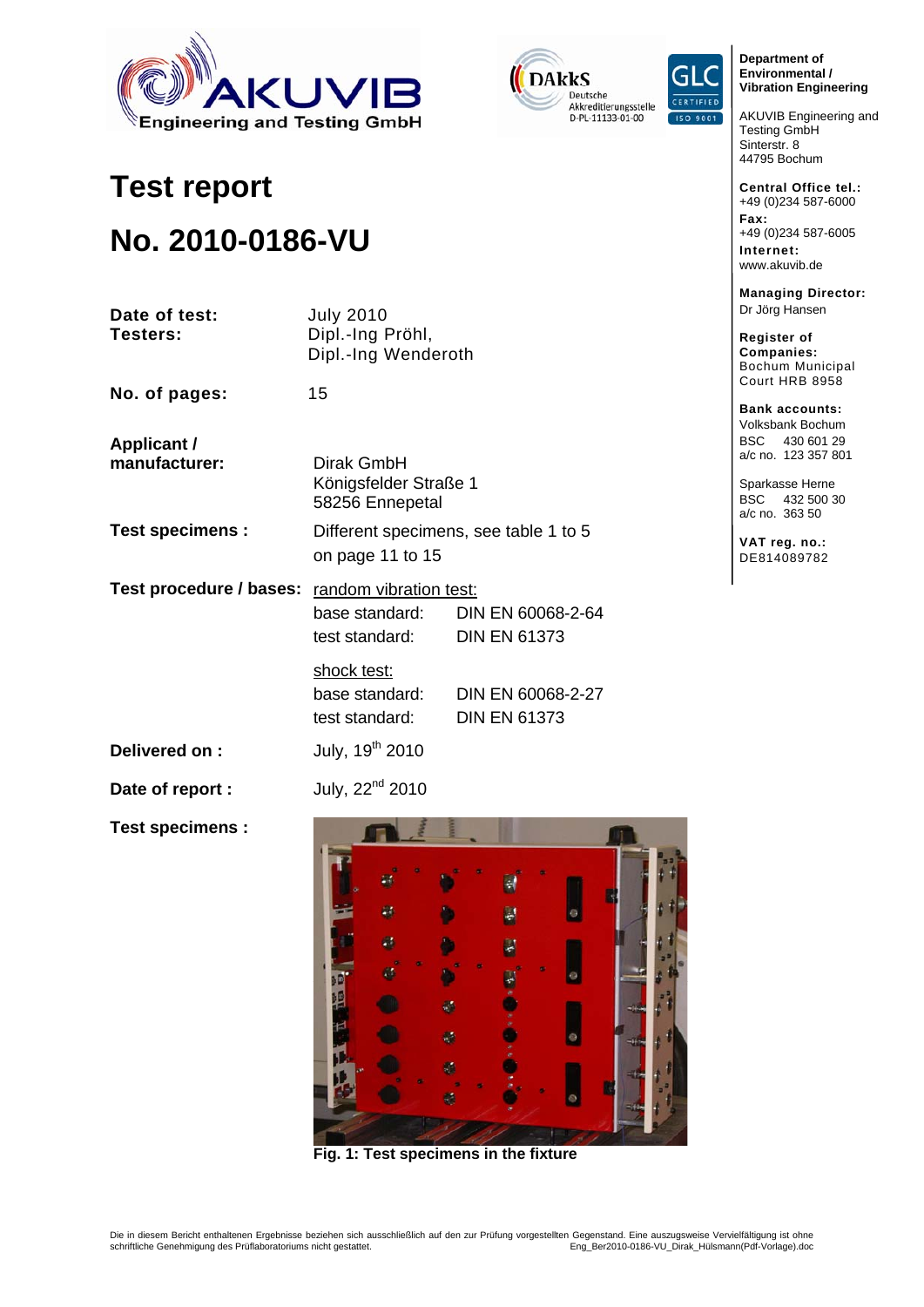

#### **1 Test equipment and regulation**

### **1.1 Random vibration and shock test**

electrodynamic shaker LDS V875 with connected slip table LPT 750 und power amplifier SPA40K,

| test load:        | 35,0 kN                                         |           |
|-------------------|-------------------------------------------------|-----------|
| frequenzy range:  | 5 Hz to 3000 Hz                                 |           |
| sinus, peak:      | $110$ gn                                        |           |
| random, rms:      | 75,0 gn                                         |           |
| shock, half sine: | 106,8 kN                                        |           |
| max. burden:      | 750 kg                                          |           |
| max. stroke:      | $50,8 \, \text{mm}$ (p-p)                       |           |
| sliptable:        | app. 750 x 750 mm                               |           |
| hardware:         | LDS Dactron Laser Shaker Control System LAS 200 |           |
|                   | SN: 5111113 R28                                 |           |
| software:         | Dactron Shaker Control Version 5.82             |           |
| Accelerometers:   | PCB 352A21                                      | SN. 98115 |
|                   | <b>PCB M320C18</b>                              | SN. 5253  |
|                   | <b>PCB M320C18</b>                              | SN. 5254  |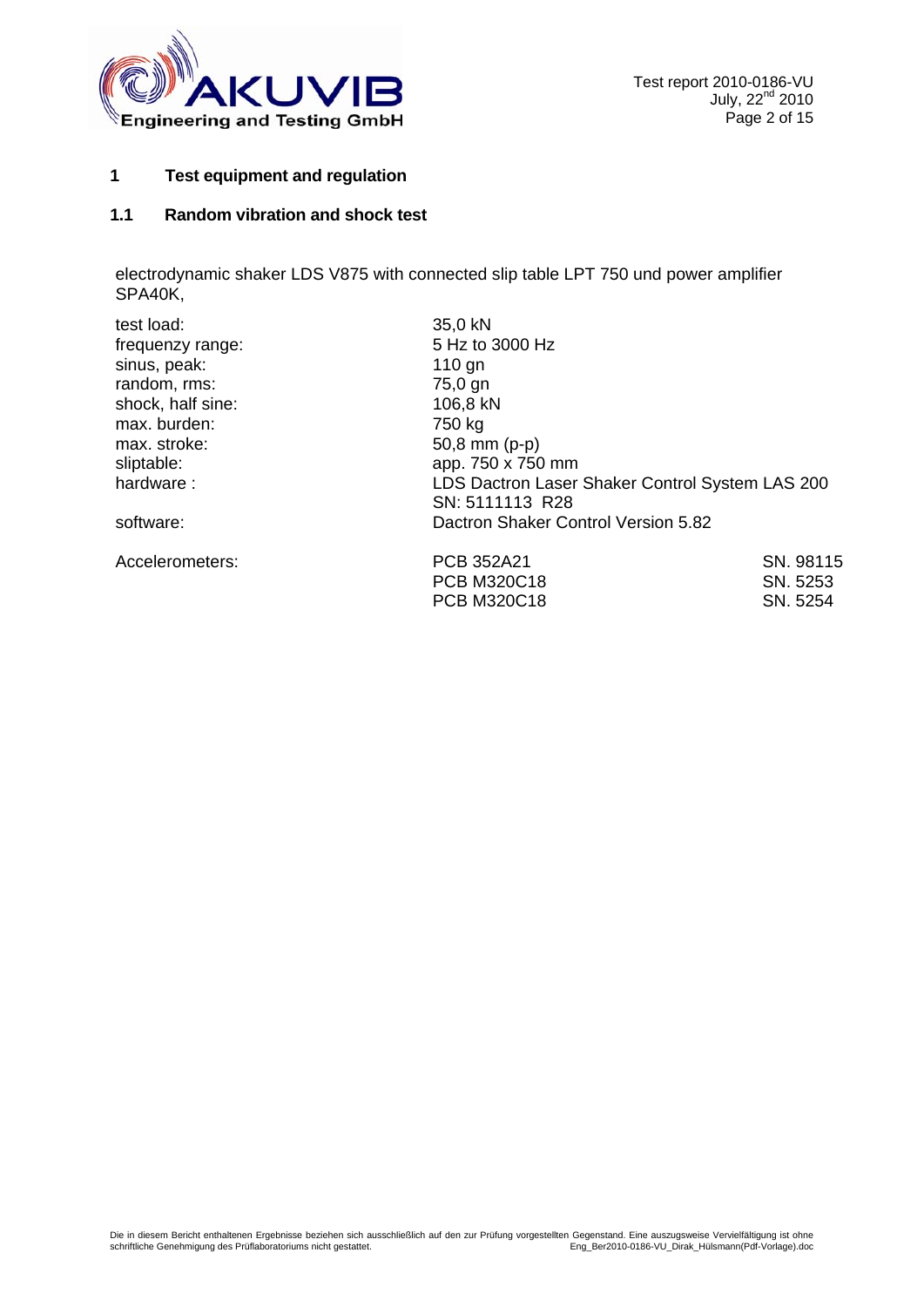

#### **2 Testing methods**

#### **2.1 Visual checks**

After each direction the specimens were subjected to a visual check.

#### **2.2 Random Vibration test, (long-term test)**

The vibration test was conducted in accordance with the standard DIN EN 61373, Category 1, Class B. The category and class were specified by the customer.

The test parameters were defined as follows:

| excitation mode:        | Random                                        |
|-------------------------|-----------------------------------------------|
| frequency range:        | 5-150 Hz                                      |
| power density:          | Longitudinal, Transversal, Vertical           |
|                         | 5-20 Hz $1.857 \, \text{(m/s}^2)^2/\text{Hz}$ |
|                         | 20-150 Hz -6 dB/octave                        |
| effective acceleration: | Longitudinal, Transversal, Vertical           |
|                         | 7.9 m/s <sup>2</sup> (rms)                    |
| test duration:          | 3x5h                                          |
| total test duration:    | 15 h (effective vibration time)               |
| test temperature:       | room temperature                              |

Diagrams 1 to 3 at pages 6 to 8 show the regulating channel's excitation during the vibration test.

#### **2.3 Shock test**

The shock test was conducted in accordance with the standard DIN EN 61373, Category 1, Class B. The category and class were specified by the customer.

The test parameters were defined as follows:

| shock pulse:                  | <b>Halbsinus</b>                    |
|-------------------------------|-------------------------------------|
| shock duration and amplitude: | Longitudinal, Transversal, Vertical |
|                               | 30 ms bei 50m/s <sup>2</sup>        |
| test directions:              | 6 Richtungen                        |
| number of shocks:             | 18 (3 x 6 directions)               |
| test temperature:             | room temperature                    |

Diagrams 4 to 5 at pages 9 to 10 show the regulating channel's shock excitation in the positive and negative directions.

The following pictures show the test specimens undergoing the vibration and shock test on the shaker.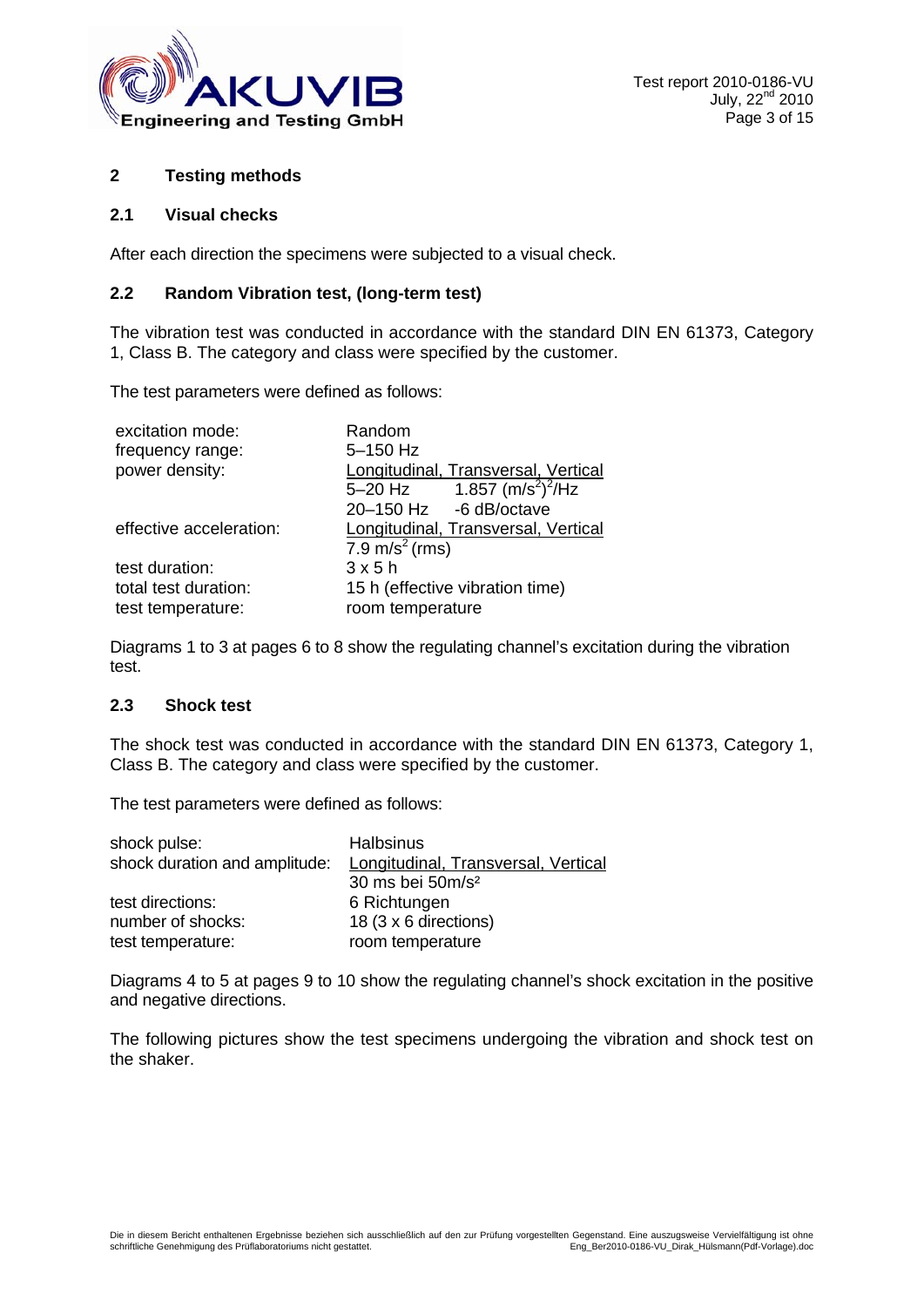

Test report 2010-0186-VU July, 22<sup>nd</sup> 2010 Page 4 of 15



**Fig. 2: specimens undergoing the vibration and shock test in longitudinal direction** 



**Fig. 3: specimens undergoing the vibration and shock test in transversal direction** 



**Fig. 4: specimens undergoing the vibration and shock test in vertical direction**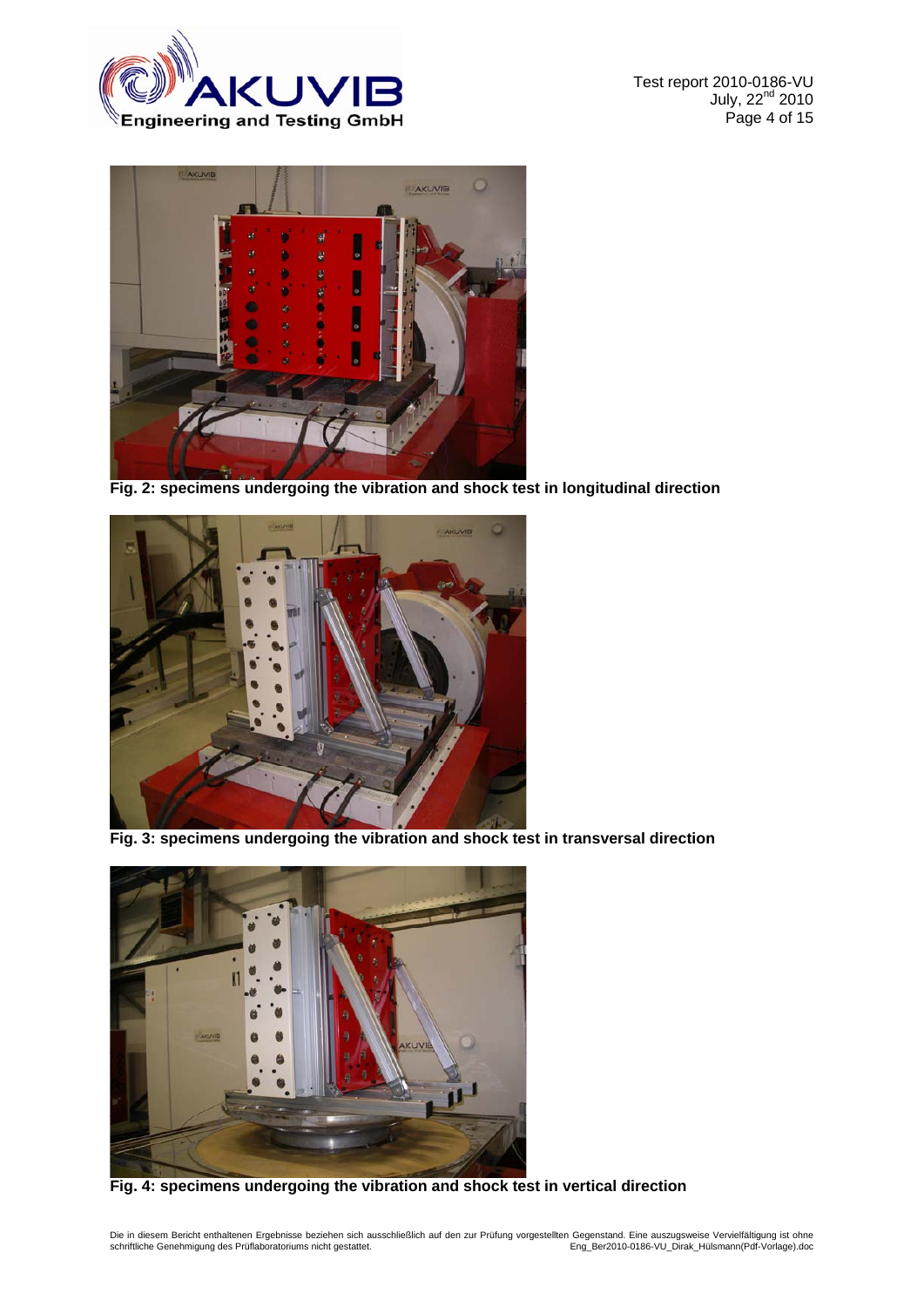

#### **3 Test procedure**

The vibration and shock tests were conducted in the following order:

- 1. long-term vibration test, vertical axis
- 2. positive and negative shock test, vertical axis
- 3. long-term vibration test, transversal axis
- 4. positive and negative shock test, transversal axis
- 5. long-term vibration test, longitudinal axis
- 6. positive and negative shock test, longitudinal axis

#### **4 Result**

The visual inspection of the specimens after testing could not detect any cracks, chipping, deformation, abrasion, or other mechanical damage.

The specimens did not open during the tests.

Processed by

(Dipl.-Ing. Pröhl) (Dipl.-Ing. Wenderoth)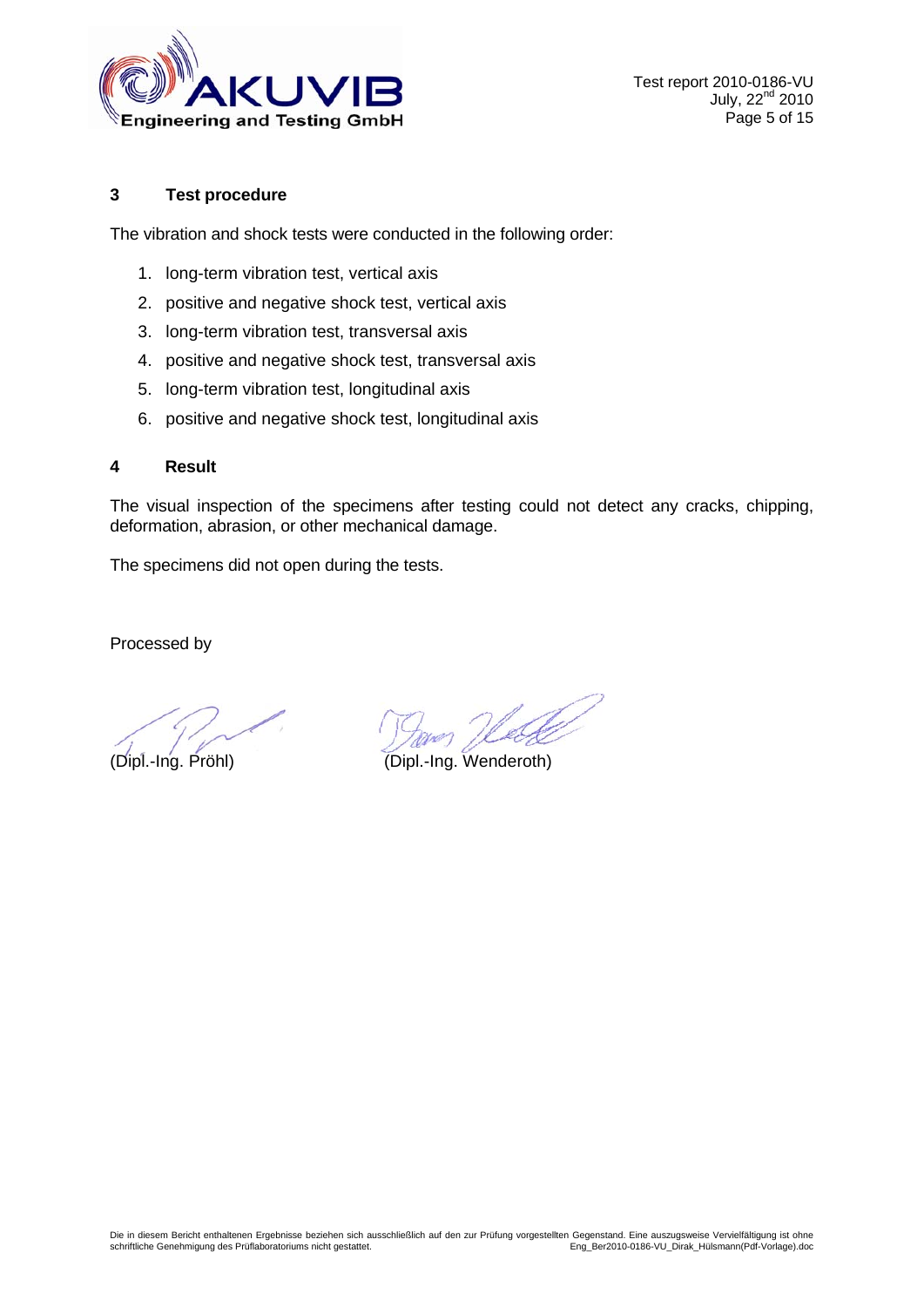



## **Diagram 1: Long-term test regulating channel, longitudinal**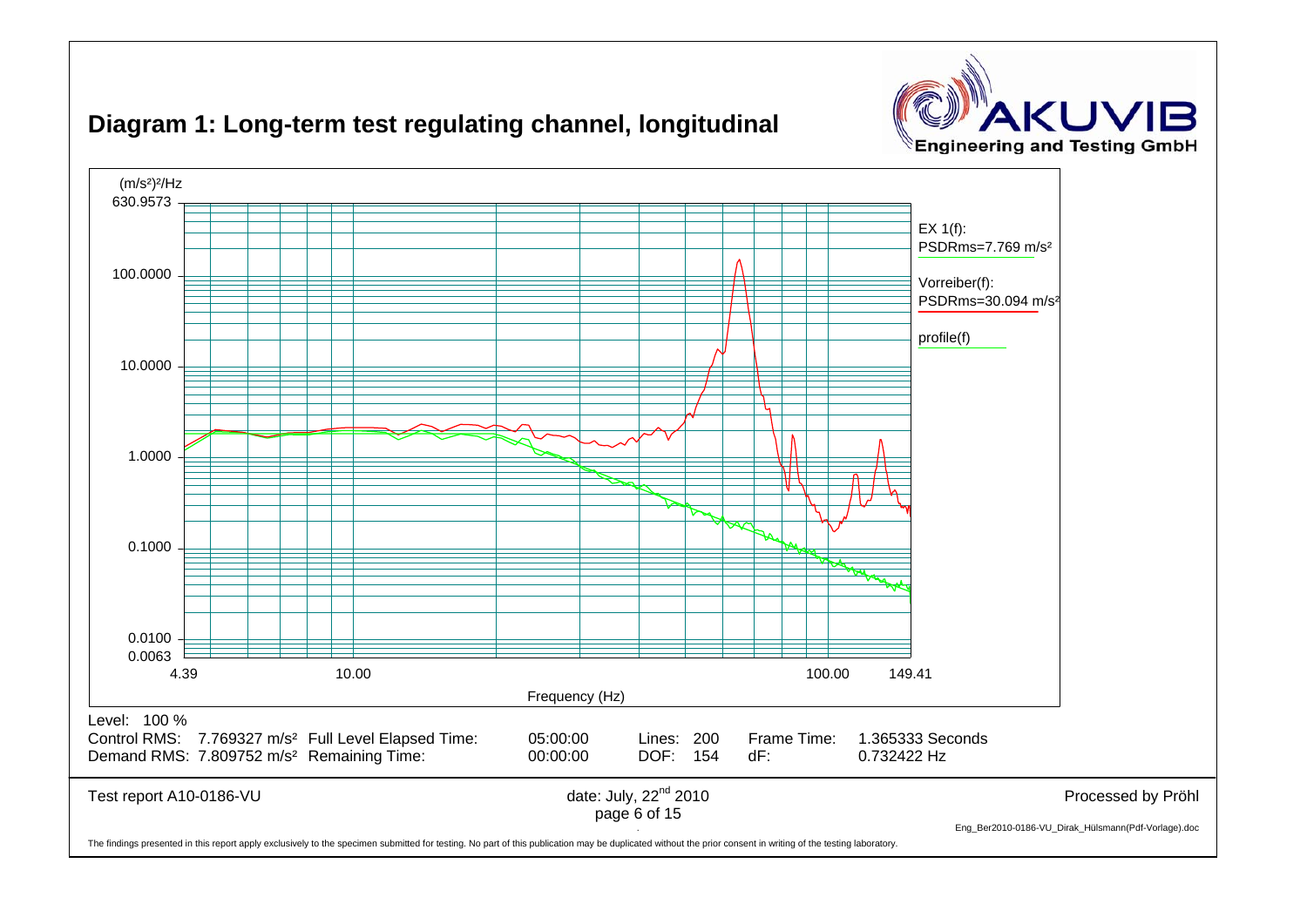



## **Diagram 2: Long-term test regulating channel, transversal**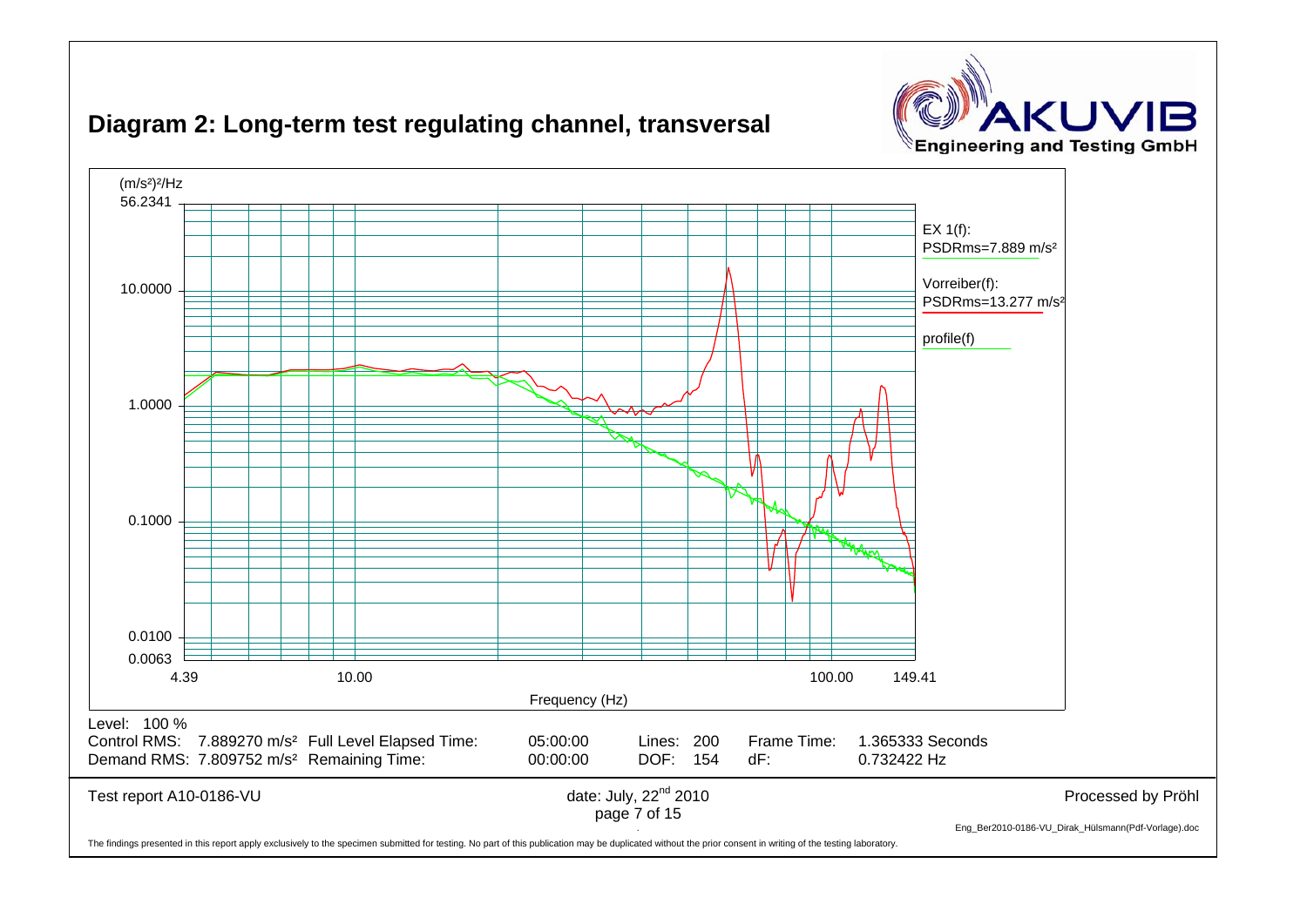



## **Diagram 3: Long-term test regulating channel, vertical**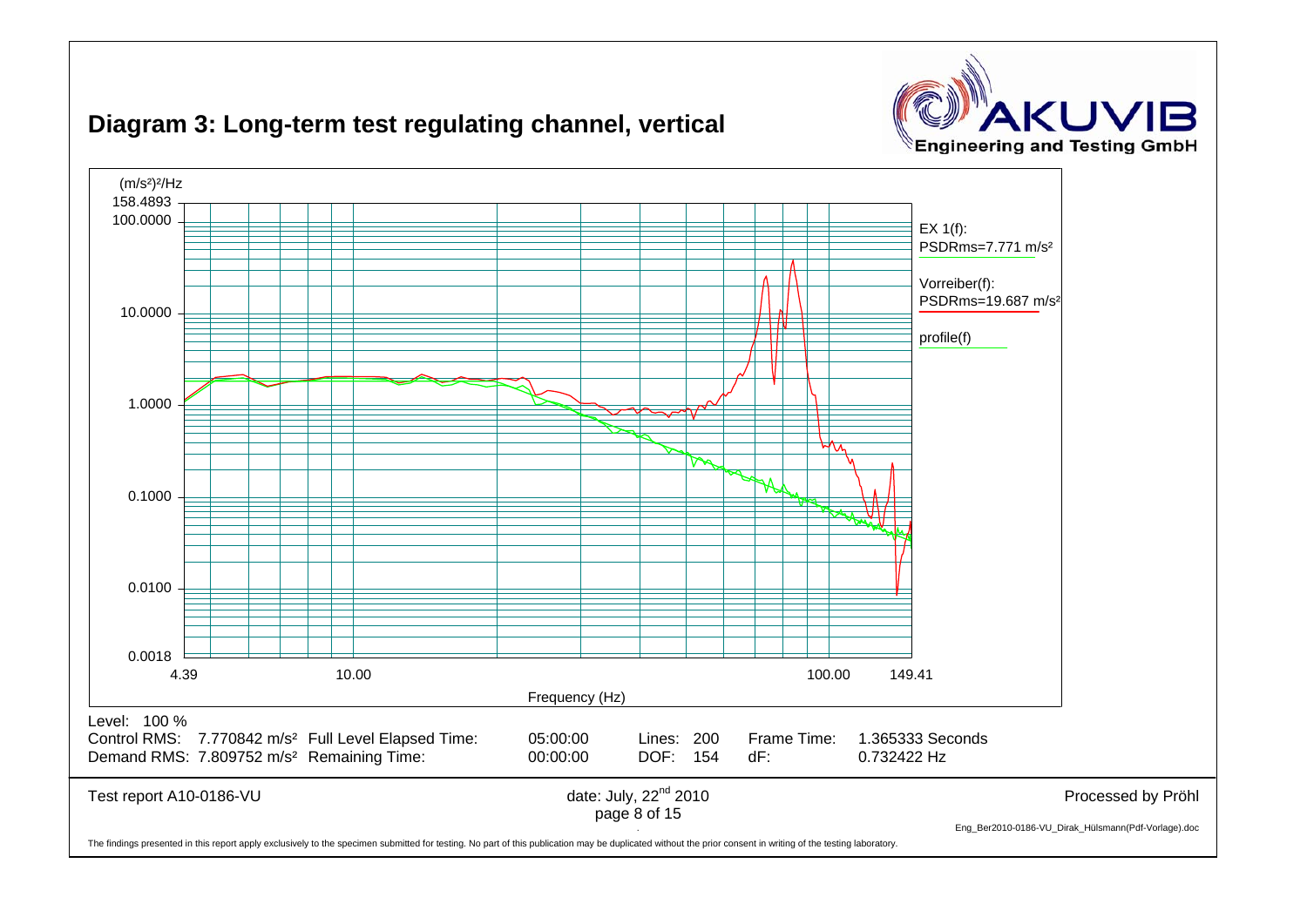

## **Diagram 4: Shock test regulating channel positive (longitudinal, transversal and vertical)**

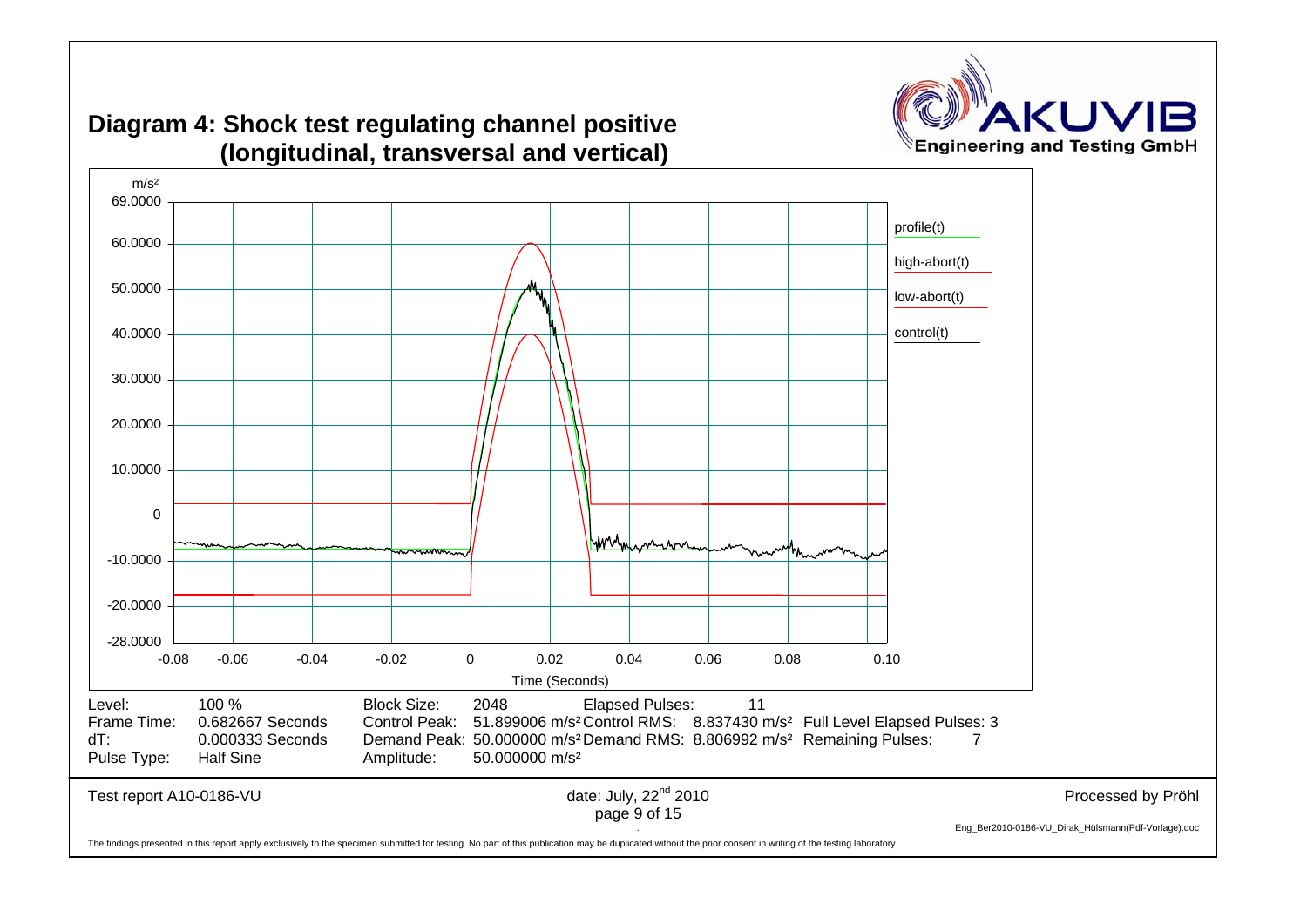

# **Diagram 5: Shock test regulating channel negative (longitudinal, transversal and vertical)**

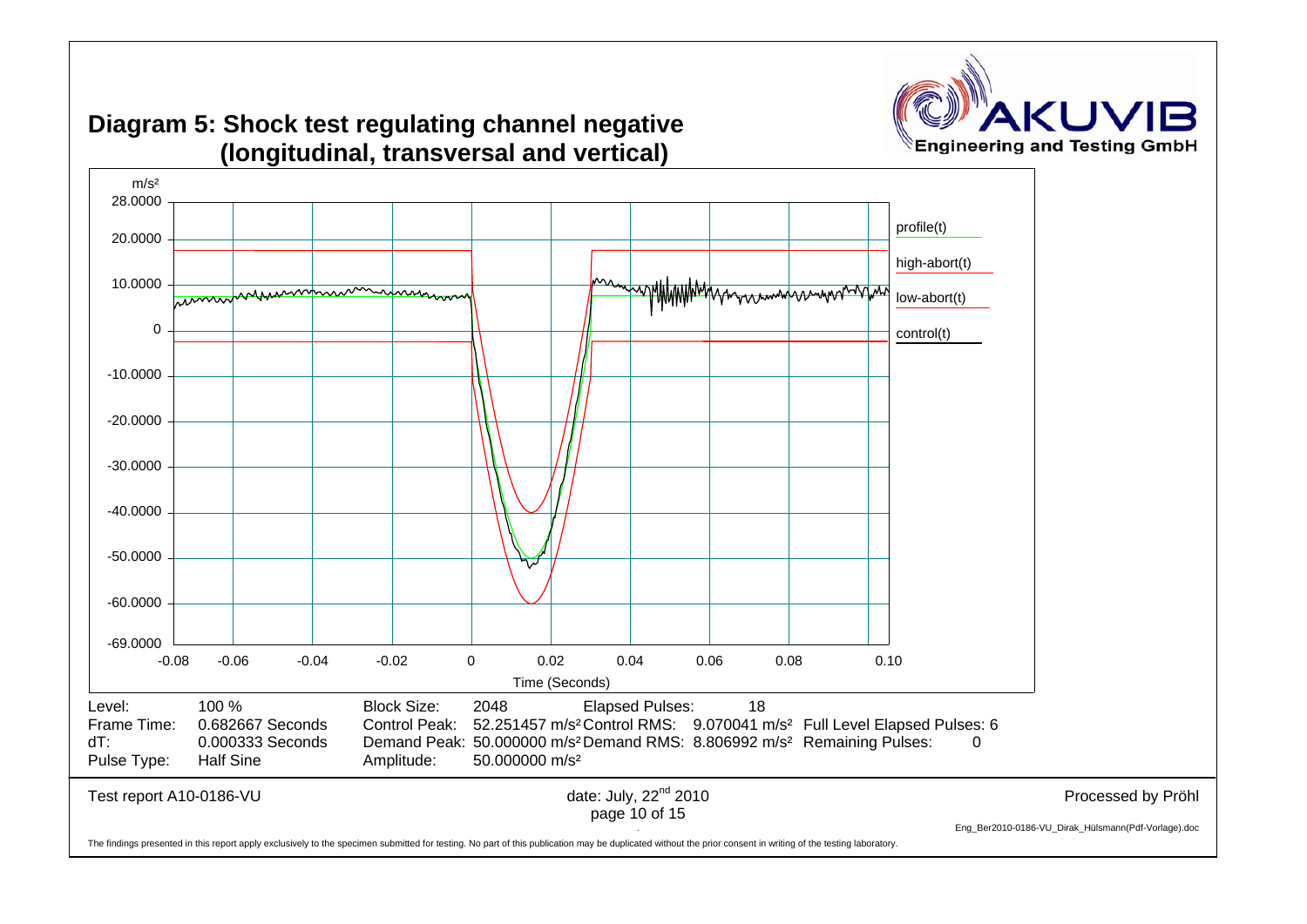## **Table 1: Specimens**













100-8001.00-00000 Zug,- Drehriegel kpl. 220-9313.00-00000 Zug,- Drehriegel klein kpl. 100-9001.00-00000 Kompressionsdrehriegel nach Produktsystem.



200-9622.00-00000 Gleitschuh für Zunge. 220-9313.00-00000 Zug,- Drehriegel klein. 248-8003.00-00000 Kompressionsverschluss kpl.

Test report A10-0186-VU example and the state of date: July, 22<sup>nd</sup> 2010 example and the processed by Pröhl Processed by Pröhl page 11 of 15

. Eng\_Ber2010-0186-VU\_Dirak\_Hülsmann(Pdf-Vorlage).doc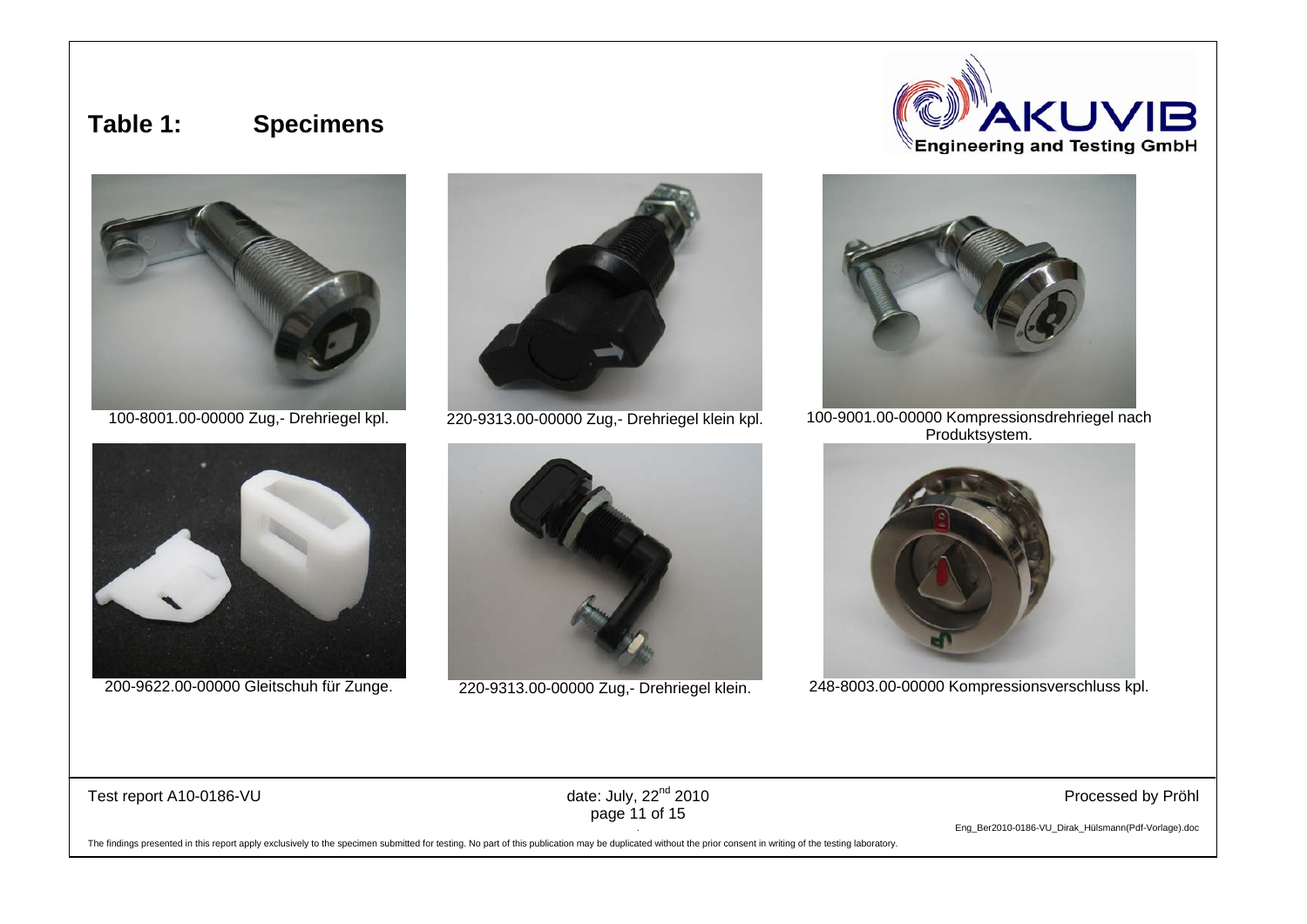## **Table 2: Specimens**





248-9103.00-00000 und 248-9152.00-00000 Kompressions - Drehriegel Vkt.8 RH-LH kurz.





250-8040.00-00000 Zug,- Drehriegel kpl. 282-9001.00-00000 Schnappverschluss PA.



248-9203.00-00000 und 248-9252.00-00000 Kompresions- Drehriegel Vkt.8 RH\_LH lang.





413-9003.00-000XX Bügelgriff SNAP- LINE. 291-9001.00-00000 Zug,- Drehriegel kpl

Test report A10-0186-VU example and the state of date: July, 22<sup>nd</sup> 2010 example and the processed by Pröhl Processed by Pröhl page 12 of 15

. Eng\_Ber2010-0186-VU\_Dirak\_Hülsmann(Pdf-Vorlage).doc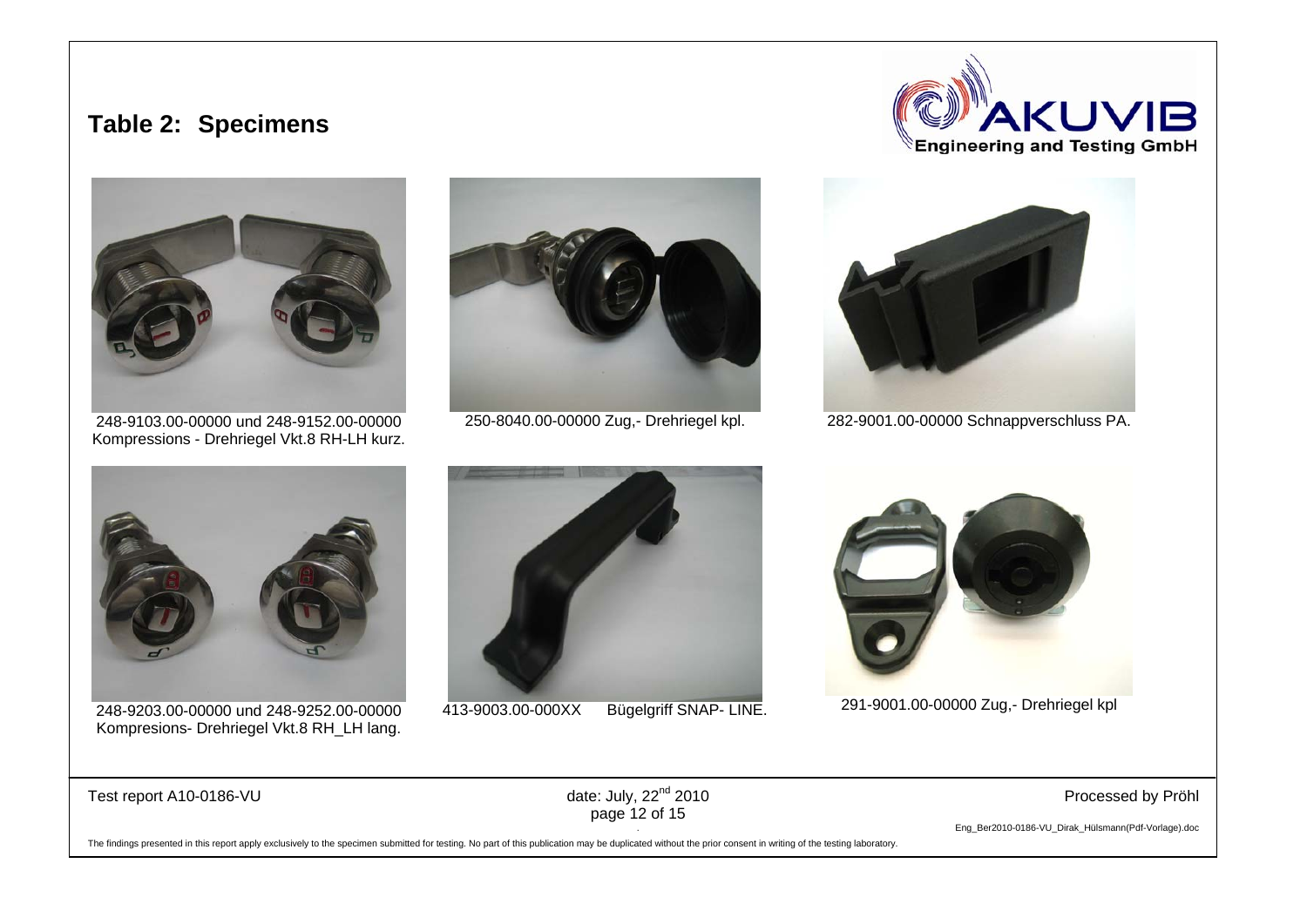## **Table 3: Specimens**







255-9417.00-00000 Sicherheitsdrehriegel L36 Bahn





255-9421.00-00000 Sicherheitsdrehriegel Vkt.6 Bahn



255-8024.00-00000 Sicherheitsdrehriegel kpl. 255-8024.00-00000 Sicherheitsdrehriegel VA. 255-8026.00-00000 Sicherheitsdrehriegel GDZn.



418-9301.33-000XX Klipsscharnier

Test report A10-0186-VU example and the state of date: July, 22<sup>nd</sup> 2010 **Processed by Processed by Profil** 

page 13 of 15

. Eng\_Ber2010-0186-VU\_Dirak\_Hülsmann(Pdf-Vorlage).doc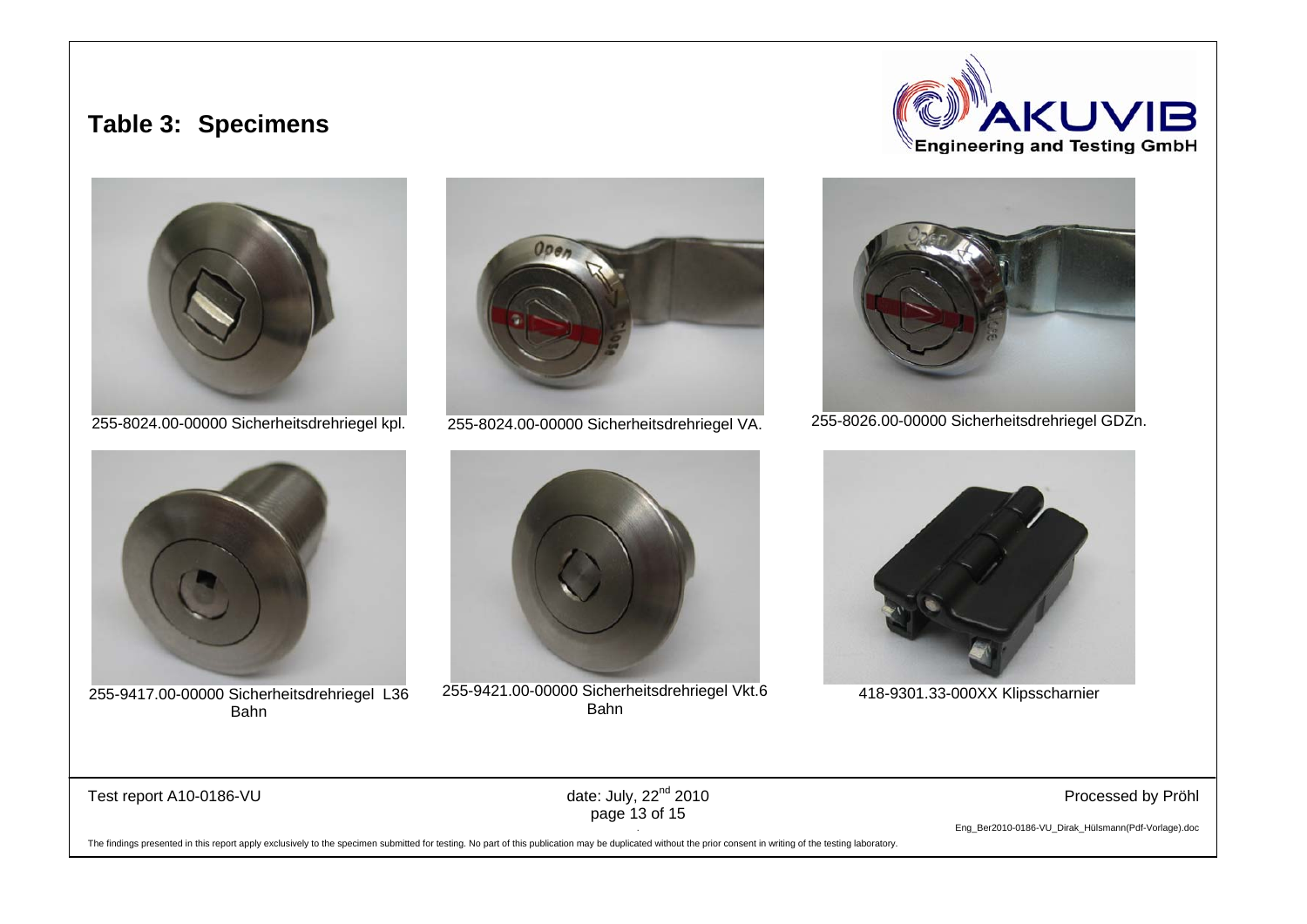## **Table 4: Specimens**





282-9402.00-00000 Hebelverschluss verschließend



282-9414.00-00003 Hebelverschluss verschließend mit Federbolzen



294-9001.00-000XX Befestigungselement kpl.





294-9003.00-000XX D-SNAP Befestiger 294-9103.00-0XXXX D-SNAP Befestiger 294-9205.00-000XX D- SNAP Befestiger



Test report A10-0186-VU example and the state of date: July, 22<sup>nd</sup> 2010 **Processed by Processed by Profil** 

page 14 of 15

. Eng\_Ber2010-0186-VU\_Dirak\_Hülsmann(Pdf-Vorlage).doc